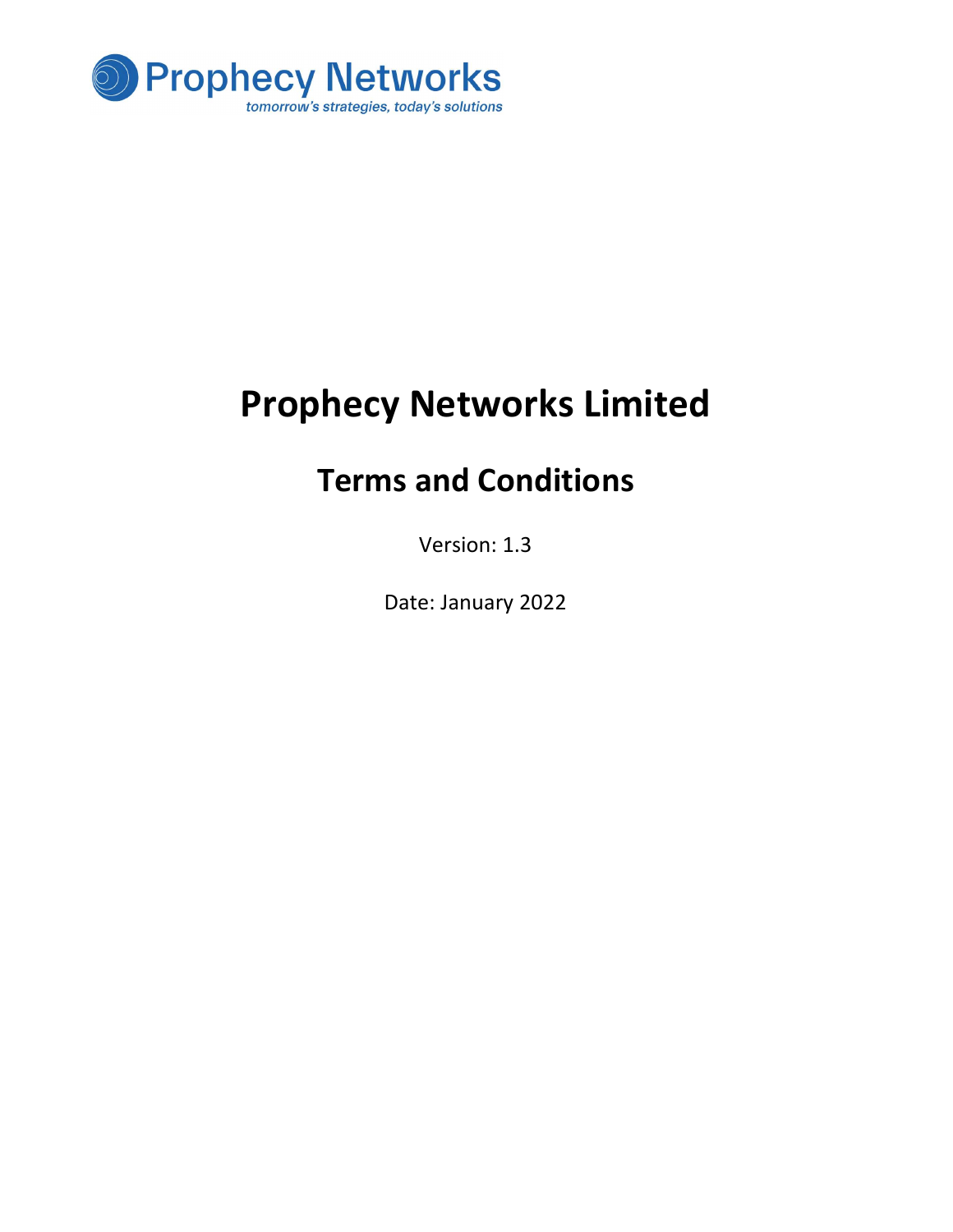

#### **Table of contents**

| 1.  |  |  |
|-----|--|--|
| 2.  |  |  |
| 3.  |  |  |
| 4.  |  |  |
| 5.  |  |  |
| 6.  |  |  |
| 7.  |  |  |
| 8.  |  |  |
| 9.  |  |  |
| 10. |  |  |
| 11. |  |  |
| 12. |  |  |
| 13. |  |  |
| 14. |  |  |
| 15. |  |  |
| 16. |  |  |
| 17. |  |  |
| 18. |  |  |
| 19. |  |  |
| 20. |  |  |
| 21. |  |  |
| 22. |  |  |
| 23. |  |  |
| 24. |  |  |
|     |  |  |

**Prophecy Networks Limited** 

Level 5, 276-278 Lambton Quay PO Box 25-200 Wellington, 6011

www.prophecy.co.nz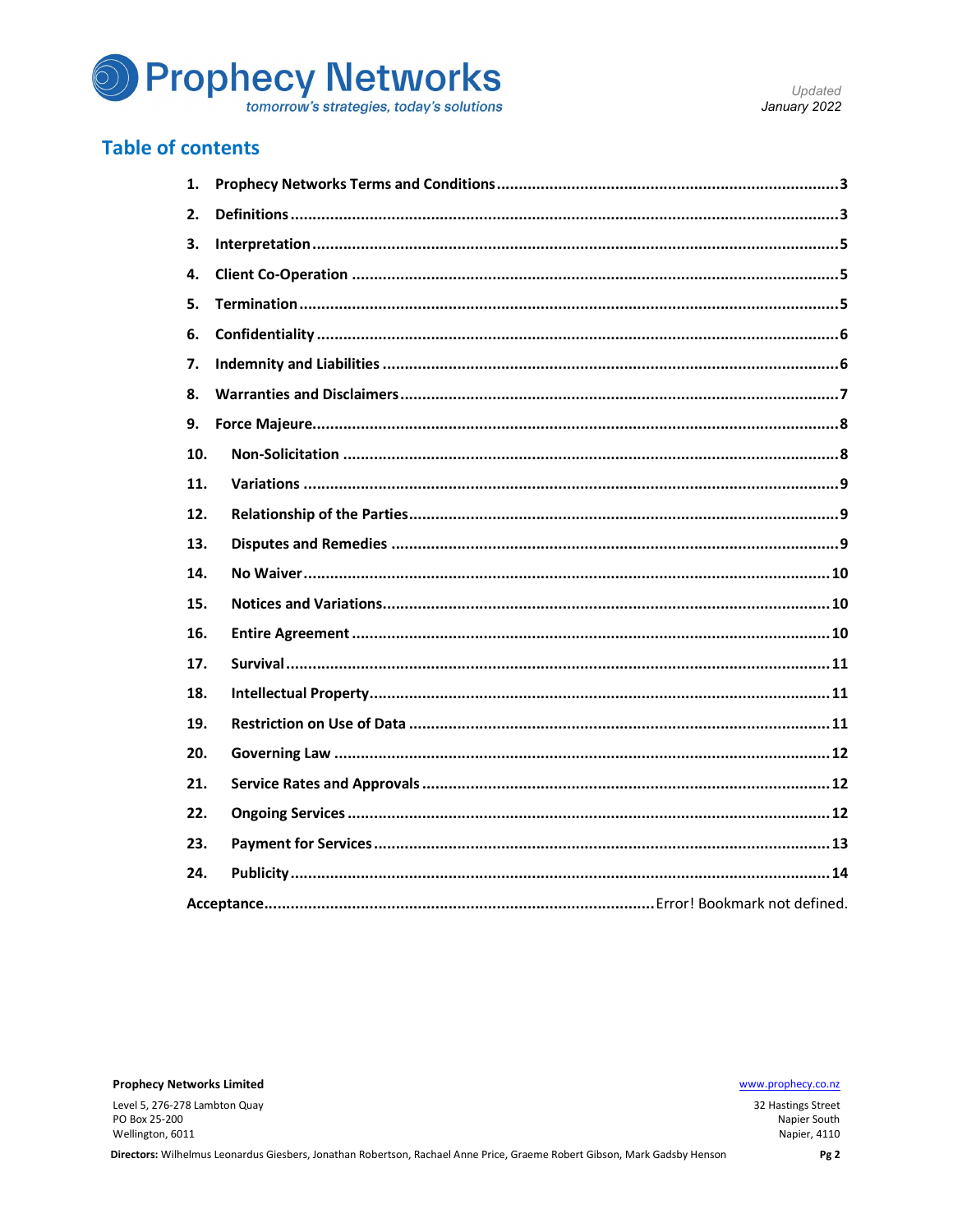

#### tomorrow's strategies, today's solutions

#### 1. Prophecy Networks Terms and Conditions

- 1.1 This Agreement and its associated Schedules set out the terms and conditions that will apply to the provision of the Services by Prophecy to the Client pursuant to a statement of work and/or master services agreement or similar document.
- 1.2 Prophecy may amend these terms and conditions from time to time by publishing a new version upon its website at http://prophecy.co.nz/about/terms-conditions.html, and notifying the Client of the amendment by email to the address for communication nominated by the Client.
- 1.3 The Client may reject a new version of these terms and conditions if, which will be deemed ineffective provided that:
	- a. the Client notifies Prophecy of reasonable grounds establishing that the new version would materially disadvantage the Client; and
	- b. such notification is received by Prophecy within ten (10) Business Days of the new version's effective date.

#### 2. Definitions

2.1 In this Agreement, unless the context otherwise requires:<br>"Agreement" means these terms and conditions and, where applicable, any document into which they are incorporated by reference.<br>"Business Day" means any day not being:

- a. a Saturday or a Sunday; or
- b. a statutory public holiday or
- c. a notified company close down period, typically around Christmas and new Year<br>"Business Hours" refers to the hours of operation, namely 8.30am to 5.30pm on business days.

"Commencement Date" means the date on which this Agreement comes into force between the parties, which will typically be the date on which a contract was formed through offer, acceptance and consideration. Commencement Date may be defined otherwise in any document which incorporates these terms and conditions.<br>"Confidential Information" of a party means all information which is, or may be, proprietary to that party,

or commercially sensitive, and includes, but is not limited to, computer data and personal data including names, addresses, personal, medical or business affairs of persons associated with that party and information relating to the organisation, methods, administration, operation, business affairs, services provided by or to third parties, or financial or commercial arrangements of that party, or persons associated with the party and information of any nature, technical or otherwise, relating to any product or process in which the party or persons associated with the Services on behalf of the party are involved.

It specifically excludes information which:

- a. was rightfully in the possession of the other party prior to the commencement of negotiations leading to this Agreement;
- b. is already public knowledge or becomes so at a future date (otherwise than as a result of a breach of clause 6);

**Prophecy Networks Limited Water School School School School School School School School School School School School School School School School School School School School School School School School School School School** 

Level 5, 276-278 Lambton Quay PO Box 25-200 Wellington, 6011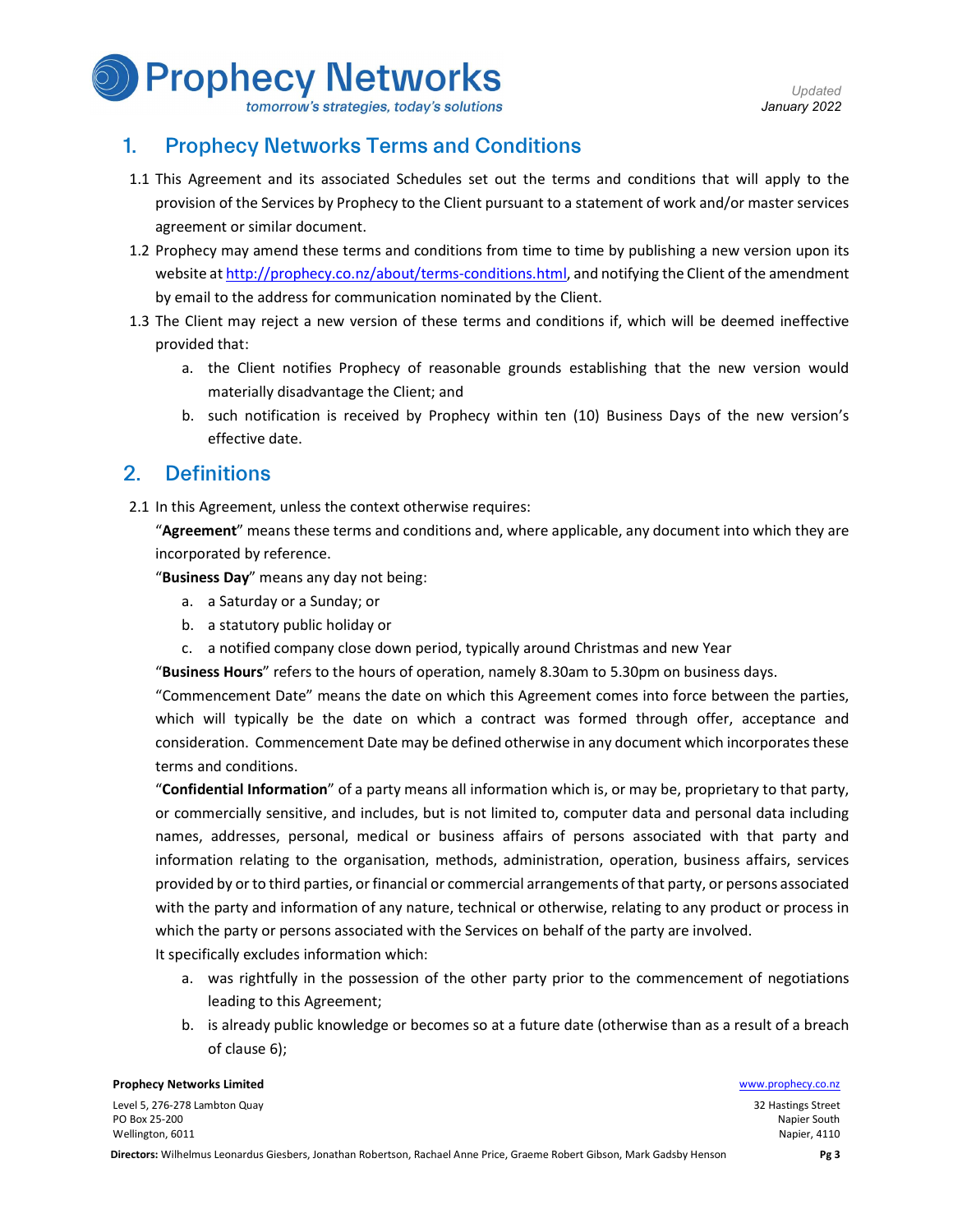**Prophecy Networks** 

tomorrow's strategies, today's solutions

- c. is trivial or obvious;
- d. is contained within a release in the meaning of clause 18.8; or
- e. is required to be disclosed at law or by a parliamentary, governmental or judicial process or

convention.<br>"Customer Data" any information or data in including 'personal data' as defined in Regulation (EU) 2016/679 (EU GDPR) and 'personal information' as defined in the Privacy Act 1993, or materials received by or on behalf of the Client from its end users in connection with the use of the products, services and technologies offered by Prophecy.<br>"Deliverables" means and includes all the work to be delivered by Prophecy as a result of providing the

Services to the Client in accordance with Requirements, subject to clause 21.6.<br>"Data Erasure" means that there is no reasonable or practical means, as at the time of this agreement, for

the erased data to be recovered or reconstructed.<br>"Intellectual Property" means the following industrial and intellectual property rights, whether registered

or unregistered, and includes:

- a. trademarks, service marks, trade names, registered designs, design rights, copyright (including all copyright in any designs and computer software), source code, and applications for any of the foregoing;
- b. the copyright in all drawings, plans, specifications, designs, policies, procedures or other documents relating to the Services including rights in computer software;
- c. knowledge connected with the Services including data, specifications and drawings, and technical information; and
- d. rights under any agreement or contracts granted to third parties to use any of the above; but excludes patents registered in a jurisdiction other than the jurisdiction in which Prophecy is

incorporated.<br>**"Release**" means a new or updated artefact. It is applicable to documents, hardware, software and firmware Prophecy delivers or maintains as part of the service provided to the Client.<br>"Maintenance Release" means an update to an existing version of a release containing error corrections

or minor functionality enhancements. A Maintenance Release is designated as a numbered service pack for the current version, with no change in the version number.<br>"New Version Release" means a new version of the application containing new features or enhancements

to functionality. A New Version Release is designated by an increase in the version number (e.g. from 1.5 to 1.6 or 2.0).<br>"**Open**-Source Licence" means any software licence identified by the Open-Source Initiative as an open-

source licence by virtue of meeting its open-source definition; and "Open Source" shall have a corresponding meaning.<br>"Privacy Laws" means the New Zealand Privacy Act 1993 and any other analogous privacy or data

protection legislation anywhere in the world applicable to particular Customer Data.

"Representative" means for the Client, the nominated representative who has the authority to represent the Client, and for Prophecy, a Director or any other representative as notified from time to time.

#### **Prophecy Networks Limited Water School School School School School School School School School School School School School School School School School School School School School School School School School School School**

Level 5, 276-278 Lambton Quay PO Box 25-200 Wellington, 6011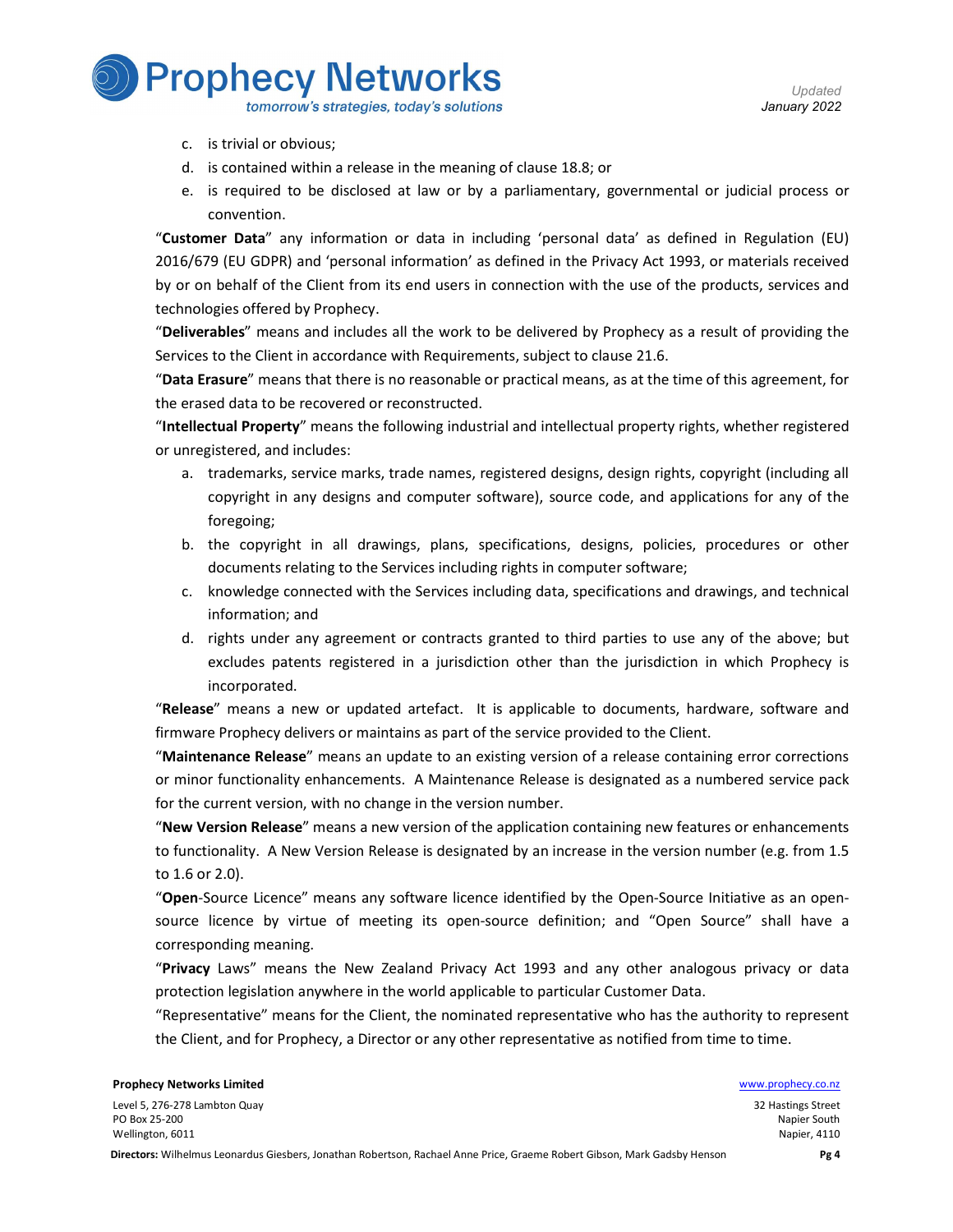

tomorrow's strategies, today's solutions

"Requirements" means the statement of business and technical requirements for the Products as set out in the referenced documents of the relevant Statement of Work and any other requirements referred to in

this Agreement or subsequently agreed between the parties.<br>"**Services**" means collectively the services to be provided by Prophecy to the Client under this Agreement.<br>"Statement of Work" or "SoW" means any document where t milestones and fees, for delivery under this Agreement.<br>"Taxes" means any and all taxes (including GST, VAT, income tax and withholding taxes), duties and levies

imposed by any competent authority in any jurisdiction.

## 3. Interpretation

3.1 For the purposes of interpretation and construction of this Agreement:

- a. headings are for convenience only and do not affect the interpretation of this Agreement;
- b. the word "including" shall not imply restriction;
- c. words importing the singular include the plural and vice versa;
- d. a reference to a person includes that person's successors and permitted assigns;
- e. a reference to any statute, regulation, proclamation, ordinance or by-law includes all statutes, regulations, proclamations, ordinances or by-laws varying, consolidating or replacing them and a reference to a statute includes all regulations, proclamations, ordinances and by-laws issued under that statute;
- f. no rule of construction applies to the disadvantage of a party because that party was responsible for the preparation of this Agreement or any part of it; and
- g. an item listed under a heading "Assumptions" or similar in a Schedule to this Agreement is a condition of this Agreement inserted for the sole benefit of Prophecy. Assumptions are the Client's responsibility to satisfy.

# 4. Client Co-Operation

4.1 The Client agrees to work with Prophecy in good faith to enable the effective performance of the required Services by Prophecy. The Client shall make available to Prophecy all information, decisions and processes as may reasonably be required and in a timely manner to facilitate Prophecy to implement and deliver the Services in accordance with this Agreement.

# 5. Termination

- 5.1 This Agreement is terminated by any one or more of the following:
	- a. both parties agree in writing;
	- b. once the Requirements of all Statements of Work have been completed;
	- c. for convenience by Prophecy giving 90 days' written notice to the Client;
	- d. if the Client has not paid an invoice within 14 days of it becoming due, and Prophecy gives the Client 14 days' notice of its intention to cancel this Agreement, upon the notice period expiring without payment of the said invoice;

#### **Prophecy Networks Limited Water School School School School School School School School School School School School School School School School School School School School School School School School School School School**

Level 5, 276-278 Lambton Quay PO Box 25-200 Wellington, 6011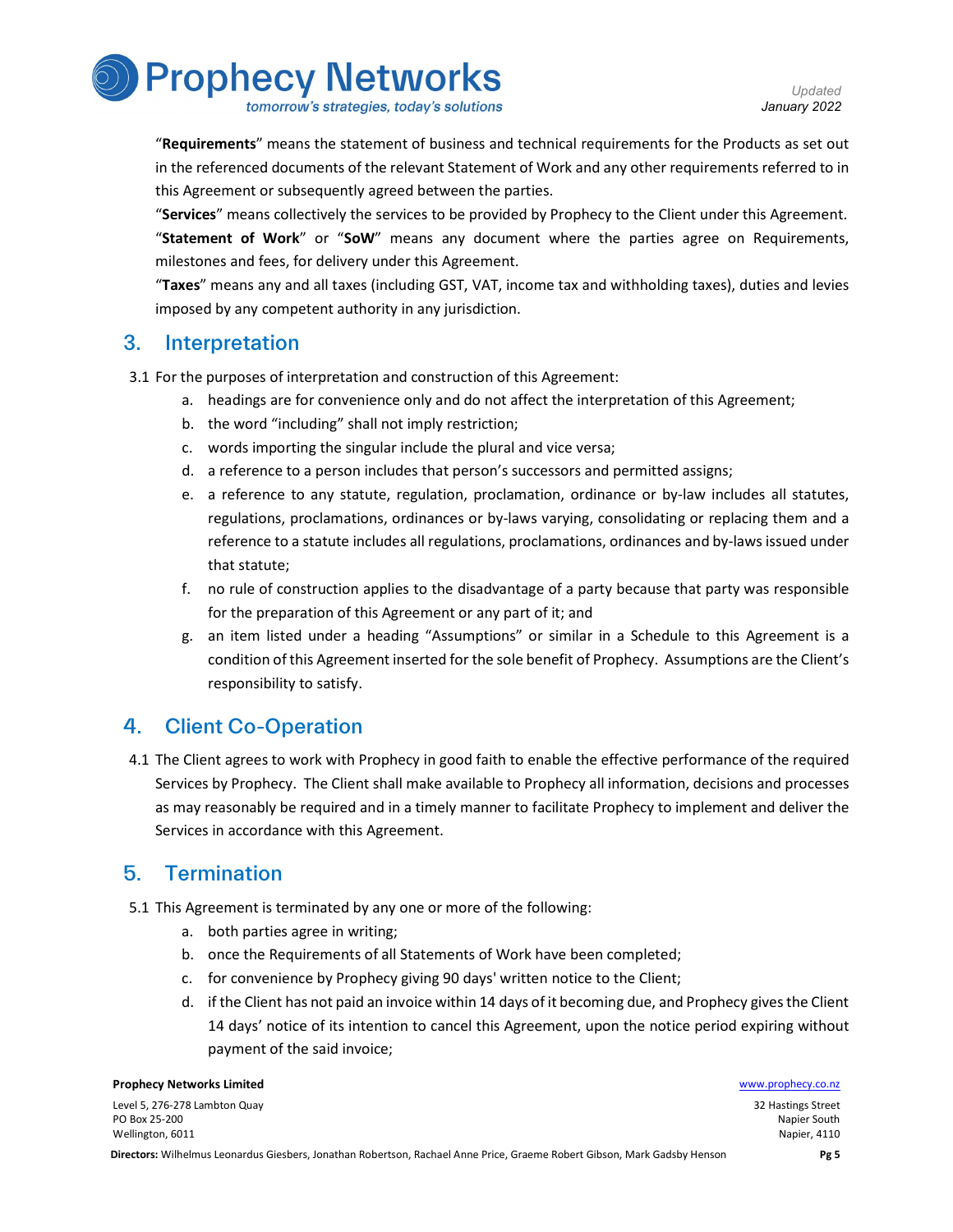

- 
- e. if either party is in breach of this Agreement and either:
	- i. the breach is not capable of being remedied, or ii. the party in breach does not remedy the breach within 40 working days of receiving a notice from the other party stating the details of the breach and what is required to remedy the breach;
- f. at the election of a party if the other party becomes insolvent, goes into liquidation or bankruptcy, has a receiver appointed in relation to its business assets, or enters into any arrangements with its creditors; and
- g. pursuant to clause 9.3 by reason of a Force Majeure Event.
- 5.2 If this Agreement is terminated, all existing claims and remedies at law remain extant and may be pursued by either party.
- 5.3 Upon termination of this Agreement, the Client may require Prophecy to provide the Client with copies of their data, usually comprising database, site data and code base. Prophecy will charge its standard hourly rates for providing this to the Client.

# 6. Confidentiality

- 6.1 Both parties agree that, unless they have the prior written consent of the other, they will not use or disclose to any third party (other than for the purpose of performing their obligations under this Agreement) any information which is Confidential Information or Customer Data of the other party. The obligations of this clause shall survive termination or cancellation of this Agreement.
- 6.2 Prophecy undertakes to ensure that its employees, agents and sub-contractors who need to know the same are aware of and will be legally obliged to comply with the provisions of this clause in relation to the Confidential Information.
- 6.3 Prophecy shall ensure that all sub-contracts will contain confidentiality provisions consistent with this clause.
- 6.4 Prophecy shall, upon the termination of this Agreement or if and when otherwise requested by the Client to do so, return to the Client forthwith any Confidential Information of the Client, computer programmes, information, data, books, records, papers, Intellectual Property or any other property belonging to the Client, or any copies of the same in Prophecy's possession or control. Where Confidential Information, information, data, Customer Data, computer programmes or Intellectual Property of the Client is stored on any computer equipment belonging to Prophecy and it is not convenient to delete it, Prophecy may instead continue to maintain the confidentiality of that Confidential Information.

# 7. Indemnity and Liabilities

7.1 Neither party to this Agreement shall be liable to the other party for indirect, incidental, special or consequential loss or damages (which shall be deemed to include loss of revenue, contracts, use, business profits, business information, data, goodwill or other non-pecuniary loss, and loss caused by business interruption, wasted expenditure or diminution of value) arising out of or in connection with this Agreement or the provision of the Services, whether arising from negligence, breach of contract or otherwise.

#### **Prophecy Networks Limited Water School School School School School School School School School School School School School School School School School School School School School School School School School School School**

Level 5, 276-278 Lambton Quay PO Box 25-200 Wellington, 6011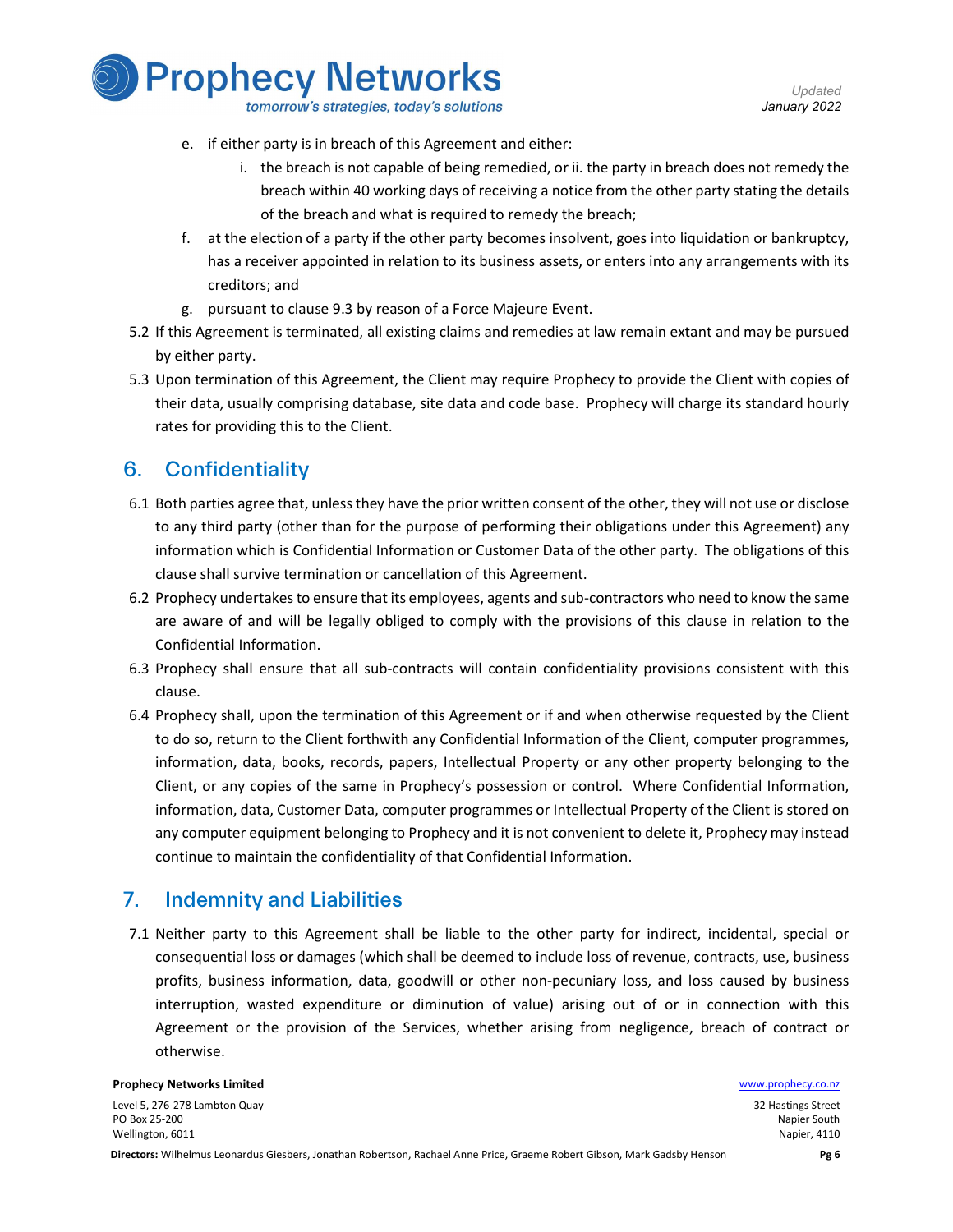

- tomorrow's strategies, today's solutions
- 7.2 The maximum liability of Prophecy for any single claim under or in connection with this Agreement (whether arising from negligence, breach of contract or otherwise) shall be the total service costs payable by the Client to Prophecy during the calendar year in which the claim is made.
- 7.3 The maximum aggregate liability of Prophecy for all claims under or relating to this Agreement (whether arising from negligence, breach of contract or otherwise) shall be the lesser of the total service costs payable by the Client to Prophecy during the term of the Agreement and \$500,000 New Zealand Dollars.
- 7.4 Except where one of the parties is subject to the New Zealand Public Finance Act 1989, each party agrees to defend, indemnify and save the other party, its affiliated and subsidiary corporations, its officers, directors, employees, agents, successors, shareholders and assigns harm from and against all liability, loss, expense, fines, penalties, or damages (including legal costs) to the extent that such claim arises out of or is in any way connected with the non-performance or breach of any obligation imposed on the indemnifying party by this Agreement or other general laws and obligations or by reason of and to the extent of the fraud, negligence or wilful misconduct of the indemnifying party or any agent or employee of the indemnifying party.
- 7.5 For the avoidance of doubt, the limitations and exclusions of liability outlined in this Agreement shall apply to the indemnity obligations of the parties (if any), except as outlined in clause 7.7.
- 7.6 No action, regardless of form, arising out of any alleged breach of this Agreement or obligation hereunder may be brought by either party more than two (2) years after the cause of action has occurred.
- 7.7 Notwithstanding any of the above, the Client hereby warrants to Prophecy that it has complied with, and will continue during the term of this Agreement to comply with, all applicable Privacy Laws in respect of the Customer Data, including in relation to the collection, use, and disclosure of such Customer Data, and (except where the Client is subject to the New Zealand Public Finance Act 1989) agrees to defend, indemnify and save the Prophecy, its affiliated and subsidiary corporations, its officers, directors, employees, agents, successors, shareholders and assigns harm from and against all liability, loss, expense, fines, penalties, or damages (including legal costs) to the extent that such claim arises out of or is in any way connected with the non-performance or breach of the obligation set out in this clause.

#### 8. Warranties and Disclaimers

- 8.1 Prophecy is in business to deliver high quality services. Prophecy applies peer review and test processes to their artefacts and software to avoid errors. However, it is in the nature of technical developments that bugs occur. That is, from time-to-time use of the Deliverable may be interrupted, or the Deliverable might not fully perform in accordance with its specifications. Such interruption, bugs or non-conformance do not constitute a breach of this Agreement. Instead, they are dealt with through Prophecy's warranty set out in clause 8.2.
- 8.2 Prophecy warrants that it will remedy any non-compliance of a Deliverable with its Requirements, provided that the non-compliance is notified to Prophecy within sixty (60) days from the earlier of delivery to the Client or release to a production environment. However, where the cost to Prophecy of remedying such non-compliance would be excessive and disproportionate to the charge associated with the Deliverable, Prophecy may choose to refund that charge instead of remedying the non-compliance.

#### **Prophecy Networks Limited Water School School School School School School School School School School School School School School School School School School School School School School School School School School School**

Level 5, 276-278 Lambton Quay PO Box 25-200 Wellington, 6011

Napier, 4110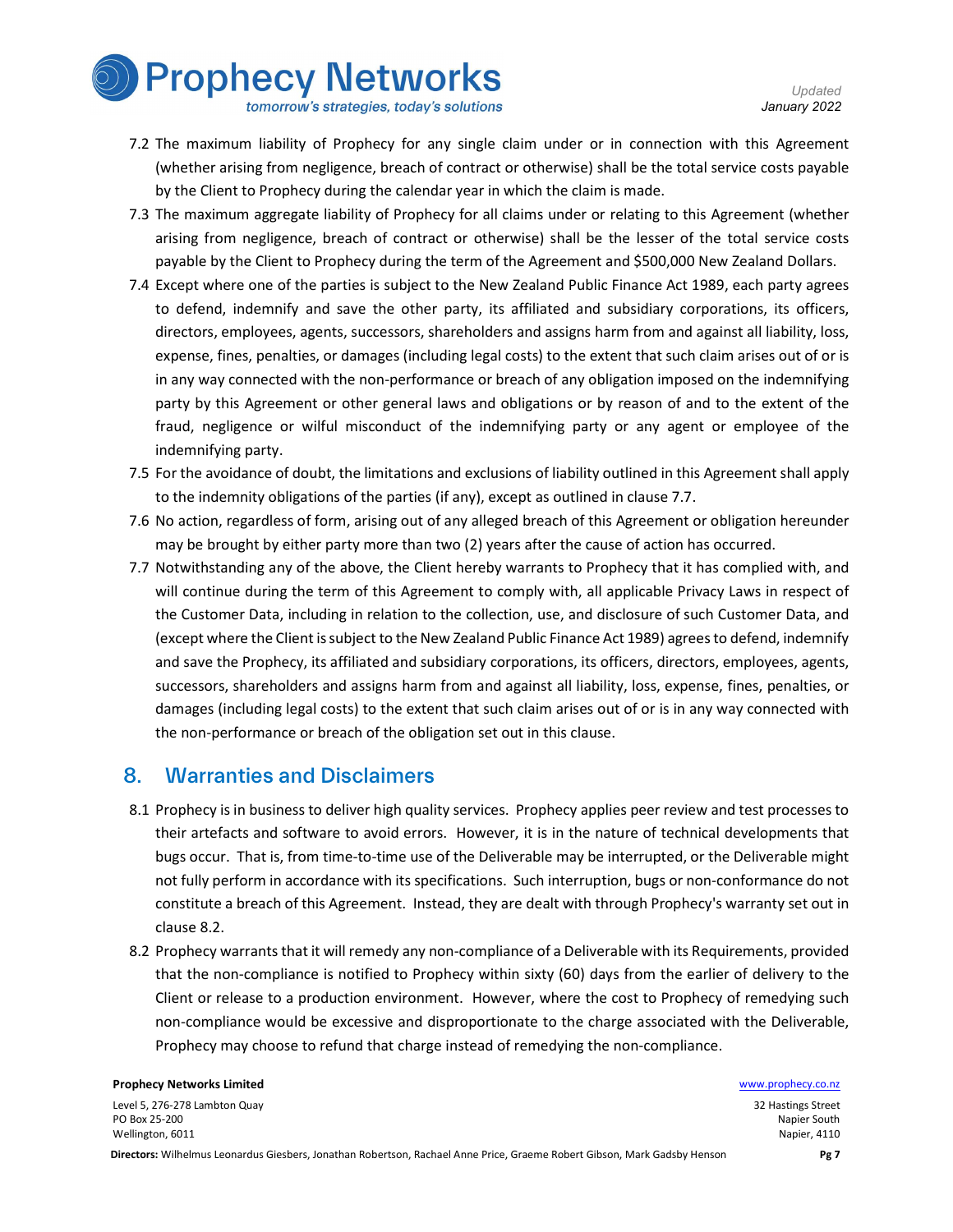

- 8.3 The warranty set out in clause 8.2 shall not apply where any non-compliance of a Deliverable with its requirements is attributable to the actions or omissions of the Client or any third party who is not an agent, employee or sub-contractor of Prophecy.
- 8.4 Each representation, condition, indemnification or warranty alleged to be made by Prophecy but not expressly contained in this Agreement is excluded unless it is unlawful to do so.
- 8.5 The Services provided in this Agreement are provided for the purposes of use in a business only. This means that laws designed to protect consumers acquiring goods or services of a kind ordinarily acquired for personal, domestic or household use or consumption, including (but not limited to) the Consumer Guarantees Act 1993 in New Zealand, are expressly excluded from this Agreement, to the full extent permitted by law.
- 8.6 Prophecy makes no representations and gives no warranties, guarantees or undertakings concerning its performance of the Services, except as expressly set out in this Agreement. All other warranties, express or implied, by statute or otherwise (including but not limited to the warranties of merchantability, fitness for a particular purpose, and satisfactory quality) are excluded from this Agreement, to the fullest extent permitted by law.

#### 9. Force Majeure

- 9.1 Neither party will be liable for any act, omission, or failure to fulfil its obligations under this Agreement to the extent that such act, omission or failure arises from any cause reasonably beyond its control including acts of God, strikes, lockouts, riots, acts of war, terrorism, loss of mains power or network connectivity, epidemics, localised disease outbreak, governmental action, fire, earthquake or other disasters ("Force Majeure Event").
- 9.2 The party unable to fulfil its obligations under this clause 9 will immediately:
	- a. notify the other party in writing of the reasons for its failure to fulfil its obligations; and
	- b. use all reasonable endeavours to avoid or remove the cause of its failure to perform its obligations.
- 9.3 If a party is unable to perform any of its obligations under this Agreement due to a Force Majeure Event for a period of at least thirty (30) days, either party may terminate this Agreement by giving thirty (30) days' written notice to the other provided that if the Client terminates this Agreement it shall pay to Prophecy a fair and equitable charge for the work performed by Prophecy to the date of termination. Termination of this Agreement under this clause will not prejudice the rights of either party against the other in respect of any matter or thing occurring under this Agreement before its termination.

#### 10. Non-Solicitation

- 10.1 During the Term of this Agreement and for an additional period of six (6) months thereafter, each party agrees not to:
- a. induce any employee of the other to terminate his or her employment relationship with the other party; or
- b. offer employment to any employee of the other party who has performed any Services related to this Agreement without first obtaining the written consent of the other party,
- 2. provided that nothing in this clause 10.1 shall prevent either party from employing any person who responds to a genuine advertisement placed by that party or who initiates contact with that party.

#### **Prophecy Networks Limited Water School School School School School School School School School School School School School School School School School School School School School School School School School School School**

Level 5, 276-278 Lambton Quay PO Box 25-200 Wellington, 6011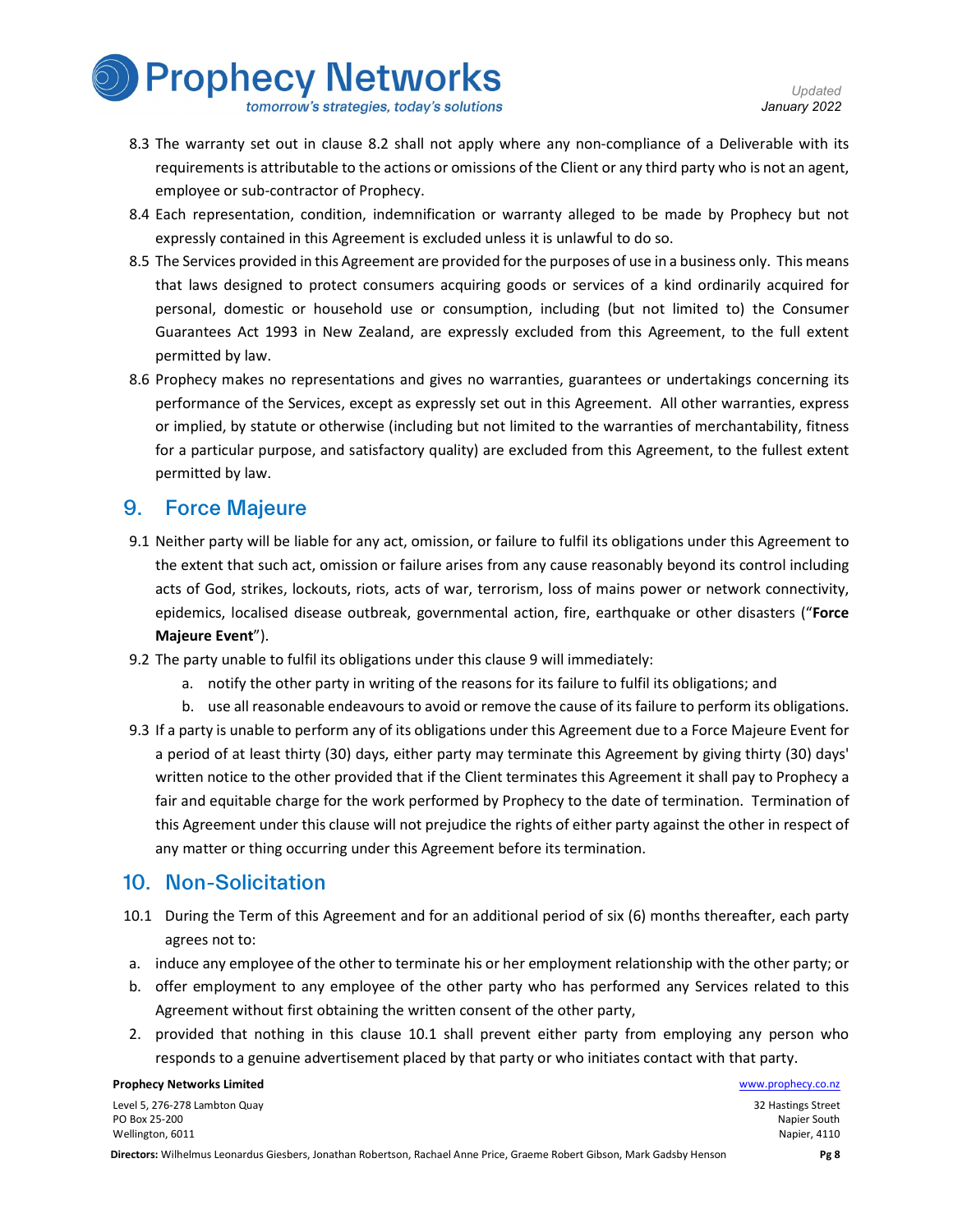

#### 11. Variations

- 11.1 Subject to clause 15, any variation to this Agreement must be in writing and signed by each party's Representative or other duly authorised signatory, provided that:
	- a. any facsimile or scanned copy of such signed document duly received from the other party through email or facsimile transmission shall, unless there is clear evidence showing otherwise, have the same effect as the original; and
	- b. any change in the technical details in a Statement of Work or the Schedules may be confirmed between the parties through email where the Subject of the email states the words "Change Request to" the SoW or agreement to which the change applies.

#### 12. Relationship of the Parties

12.1 Prophecy does not have any power, right or authority to bind the Client, or to assume or create any obligation or responsibility, expressed or implied, on behalf of the Client. Nothing contained in this Agreement shall be construed as constituting Prophecy and the Client as partners or joint venturers, or as creating the relationship of employer and employee, or principal and agent between them or otherwise create any other relationship besides that of seller and a purchaser as set forth in this Agreement.

#### 13. Disputes and Remedies

- 13.1 The parties agree to use reasonable efforts to resolve any dispute that may arise under this Agreement through good faith negotiations.
- 13.2 A party claiming that a dispute has arisen must give written notice to the other party specifying the nature of the dispute (notice of dispute). If within ten (10) days of receipt of a notice of dispute, the parties have not resolved the dispute, the dispute must be escalated to the chief executive or equivalent of the Client and a director for Prophecy.
- 13.3 Any dispute arising under this Agreement that cannot be settled by negotiation between the parties or their respective representatives shall be submitted to mediation. Either party may initiate mediation by giving written notice to the other party.
- 13.4 If the parties cannot agree on a mediator within five (5) Business Days of the notice, the mediator will be selected by a Director of the Resolution Institute.
- 13.5 Any dispute that cannot be settled by mediation within thirty (30) days of commencement of such mediation shall be referred to arbitration to be conducted in Wellington, New Zealand, and shall be finally settled in accordance with the Arbitration Act 1996.
- 13.6 The parties shall continue to perform their obligations under the Agreement as far as possible as if no dispute had arisen pending the final settlement of any matter referred to mediation.
- 13.7 Nothing in this clause 13 shall preclude either party from taking immediate steps to seek urgent equitable relief before a court of competent jurisdiction.

**Prophecy Networks Limited Water School School School School School School School School School School School School School School School School School School School School School School School School School School School** Level 5, 276-278 Lambton Quay

PO Box 25-200 Wellington, 6011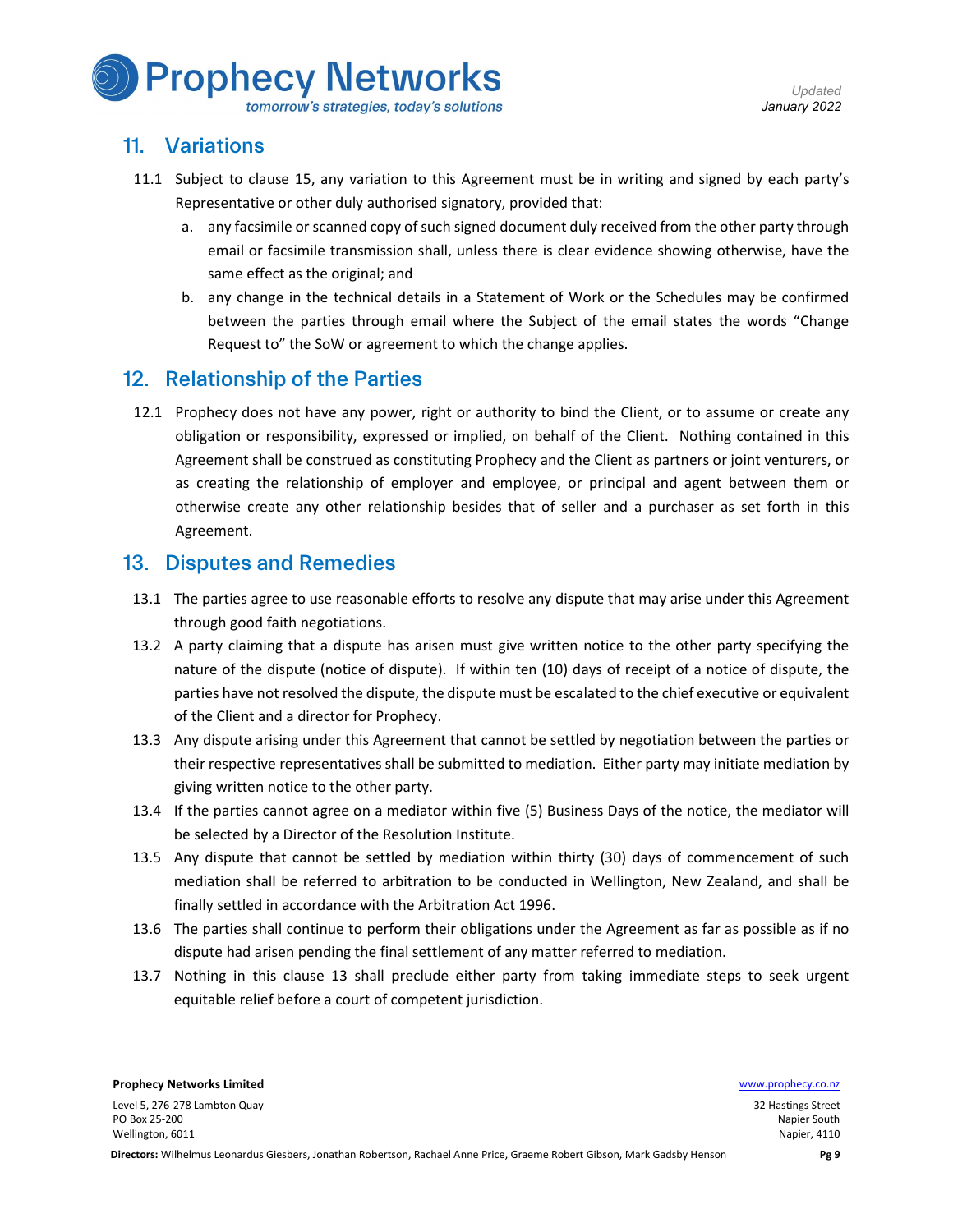

#### tomorrow's strategies, today's solutions

#### 14. No Waiver

14.1 No failure, delay or indulgence by either party in exercising any power or right conferred on that party by this Agreement will operate as a waiver of that power or right. Nor will a single exercise of any of those powers or rights preclude further exercises of those powers or rights or the exercise of any other powers or rights under this Agreement.

#### 15. Notices and Variations

- 15.1 Any notice required to be given under this Agreement may be sent by email to the representative's email address or posted via registered post or sent by facsimile to the address in each case, set out below, for each party in this Agreement.
- 15.2 Notices will only be deemed to be received:
	- a. in the case of personal delivery, when delivered;
	- b. if sent by facsimile, upon production of a transmission report by the machine from which the facsimile was sent, which indicates the facsimile was sent in its entirety to the facsimile number of the recipient;
	- c. if sent by email, upon receipt; and
	- d. five (5) Business Days after they have been posted via registered post within New Zealand.
- 15.3 The contact details for each party's Representative are:

For the Client, the details as maintained by the Client in the Prophecy Client Management Database.

| For:            | <b>Prophecy Networks Limited</b>  |
|-----------------|-----------------------------------|
| <b>Address:</b> | Malcom Immigration House, Level 5 |
|                 | 276 Lambton Quay,                 |
|                 | Wellington 6011                   |
| Email:          | graeme.gibson@prophecy.co.nz      |
| Role:           | Chief Executive Officer           |

Each party may from time to time change its Representative's contact details by serving written notice on the other party pursuant to this clause.

15.4 In the event the Client requests that Prophecy carry out work in addition to that contained in the Statement of Work, Prophecy will not carry that work out until the Client has put through an additional Work Request, and further charges will apply at Prophecy's usual charge out rates for that type of work.

#### 16. Entire Agreement

16.1 There are no conditions, representations, warranties or other terms affecting the arrangements between the parties other than those referred to in this Agreement and this Agreement contains the whole of the contract between the parties and supersedes all prior agreements and understandings, if any, with respect to the transactions contemplated herein.

Level 5, 276-278 Lambton Quay PO Box 25-200 Wellington, 6011

**Prophecy Networks Limited Water School School School School School School School School School School School School School School School School School School School School School School School School School School School**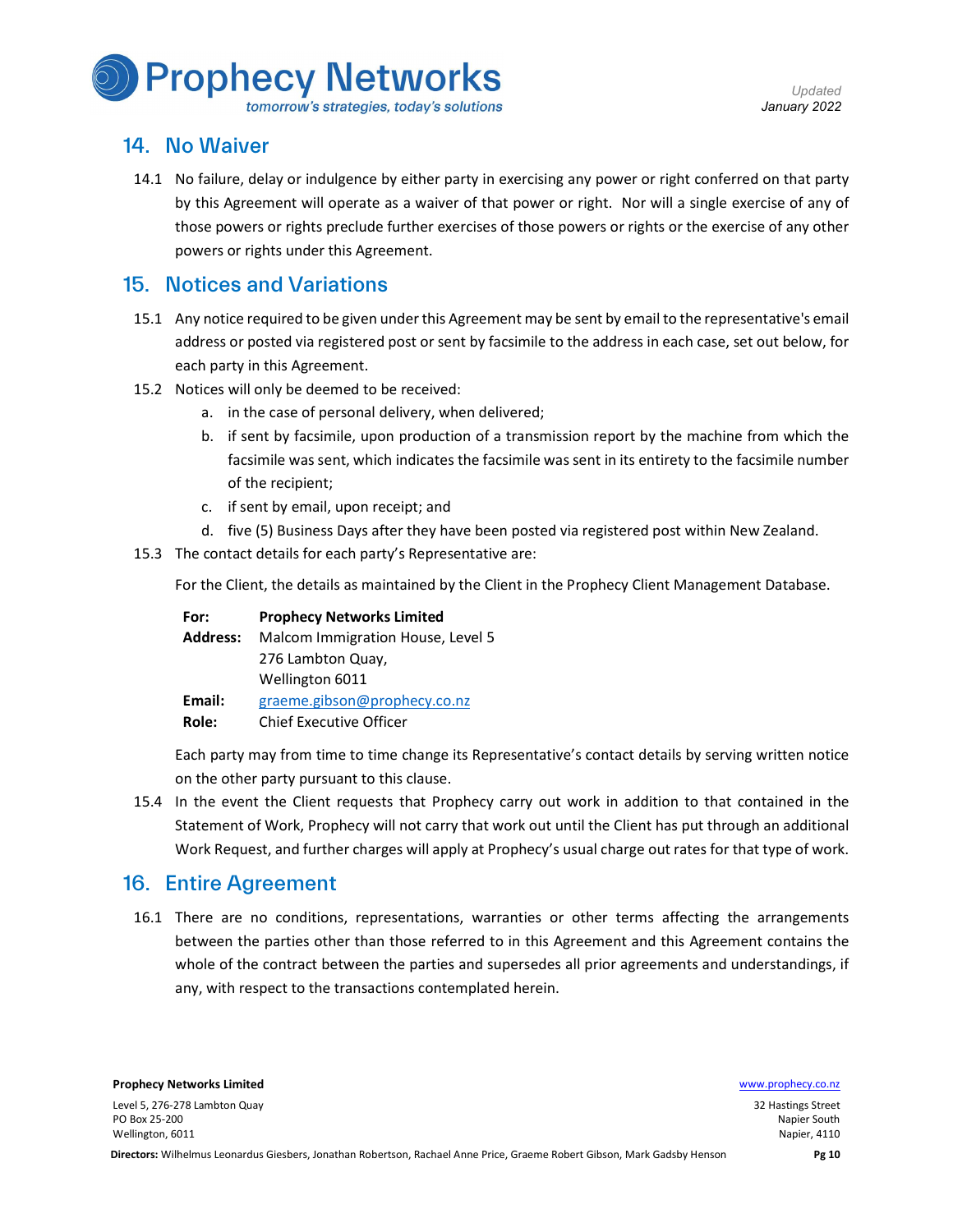

#### tomorrow's strategies, today's solutions

# 17. Survival

17.1 Any clause of this Agreement that contemplates performance or observance after this Agreement has been terminated, including clauses 2, 3, 5.2, 5.3, 6, 7, 8, 9, 10, 13, 17, 18, 19 and 20 shall remain in full force and effect following such termination.

#### 18. Intellectual Property

- 18.1 The Client owns and retains all rights, title and interest in and to all its pre-existing Intellectual Property which shall in no event be affected by this Agreement.
- 18.2 Prophecy will not deal with the Client's Intellectual Property in a manner which is contrary to the Client's interest and in particular, shall not use, copy, disclose or dispose of any such information, data or documentation except as necessary for the performance of obligations under this Agreement or with the Client's prior written consent and shall deliver all such items into the possession of the Client upon request within a reasonable time.
- 18.3 The Client will ensure that it has all necessary rights and licences in relation to Intellectual Property subsisting in any matter, thing or process supplied by the Client pursuant to this Agreement for use by Prophecy in providing the Services to the Client under this Agreement.
- 18.4 Prophecy owns and retains all rights, title and interest in and to all Intellectual Property that may subsist in any materials, programs, documentation, data and information owned by Prophecy prior to the commencement of this Agreement.
- 18.5 Prophecy may incorporate its own or third-party Intellectual Property into a Deliverable where that Intellectual Property is Open Source and therefore the Client has a perpetual right to use the Intellectual Property provided that the Client respects the Open-Source License terms.
- 18.6 Exclusive ownership and title to all Intellectual Property Rights relating to all the Deliverables will be vested in the Client as and when they are being created or as those Intellectual Property rights arise.
- 18.7 Prophecy hereby warrants that, save and except any components which are as a matter of fact subject to the terms and conditions of an Open-Source License, the Deliverables do not infringe the Intellectual Property rights of any third party.
- 18.8 In keeping with the underlying public benefit principles of Open Source, Intellectual Property created by Prophecy for the Client may be released by Prophecy back to the Open-Source software development community, unless otherwise directed by the Client. Such release shall occur for the sole purpose of advancing the availability of better code, in a manner consistent with the prevailing software licenses. This clause 18.8 applies only where the release does not contain or imply trade secrets or confidential business processes.

# 19. Restriction on Use of Data

19.1 Prophecy and any of its agents, employees, or sub-contractors shall not use any Confidential Information or opportunities gained in connection with the Services provided to the Client under this Agreement for any reason other than the provision of the Services to the Client, including, without limitation, to gain

Wellington, 6011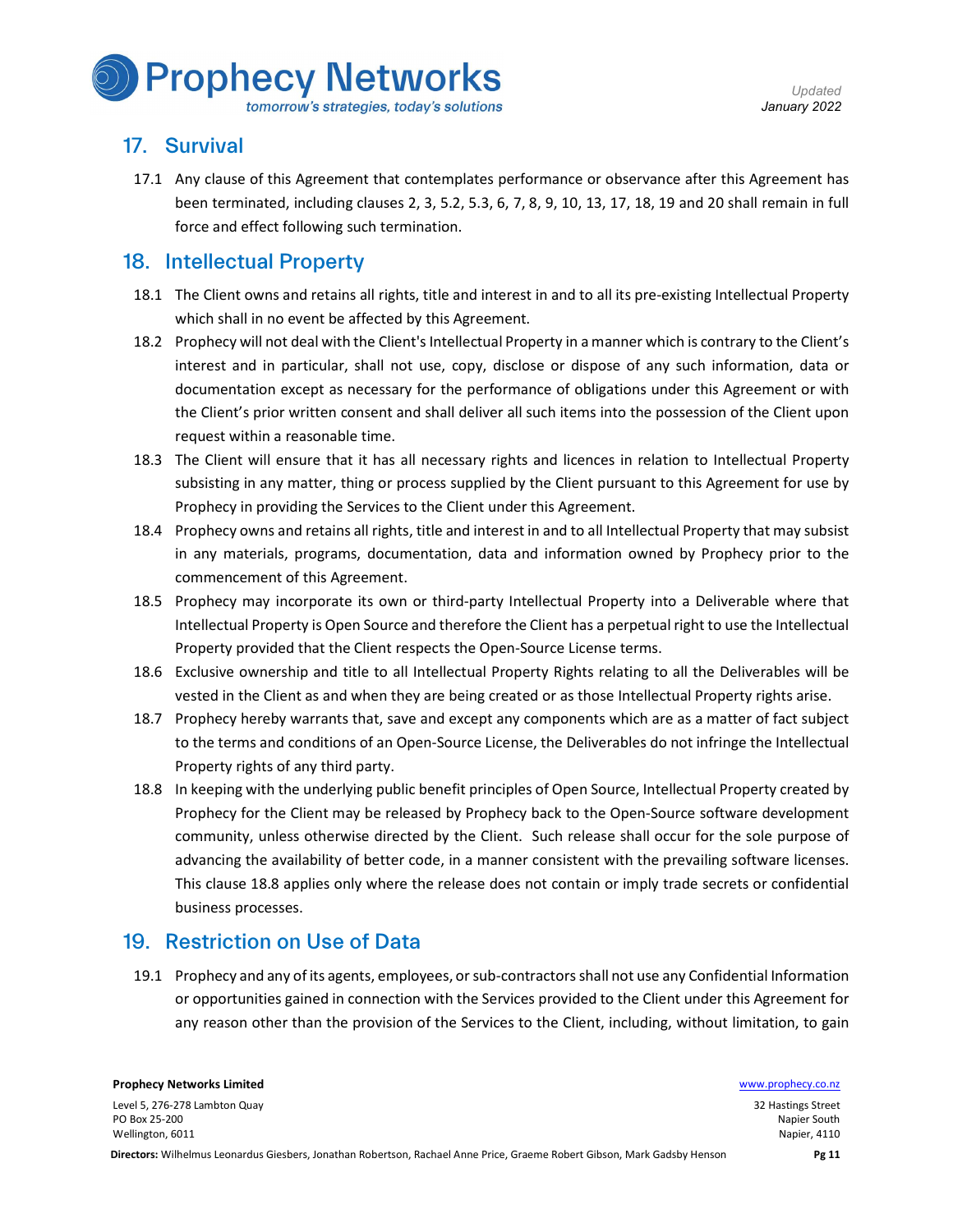

an advantage for commercial benefit where other persons or entities do not and could not have the same advantage without such Confidential Information or opportunities.

#### 20. Governing Law

- 20.1 This Agreement shall be governed by the laws of New Zealand, and the courts of New Zealand shall have exclusive jurisdiction to hear and determine all issues that may arise under or in relation to this Agreement.
- 20.2 Clause 20.1 does not limit Prophecy's right to seek orders in overseas courts for recovery of debts owed by the Client.

## 21. Service Rates and Approvals

- 21.1 Where Prophecy agrees to provide Services within Business Hours, Prophecy's standard hourly rates will apply. Unless otherwise specified or when the context requires otherwise, requests for Services made during Business Hours will be treated as requests for Services to be performed within Business Hours.
- 21.2 Where Prophecy is requested to provide Services outside Business Hours, unless otherwise specified in a Statement of Work or a Service Level Agreement, Prophecy's standard after-hours rate will apply, which at 9th of July 2018 was three times the standard hourly rate.
- 21.3 A minimum charge of one hour applies to all requests, including those for which an estimate or quote is requested.
- 21.4 Each request by the Client to provide Services provides implied approval to expend four hours of effort.
- 21.5 Where Prophecy expects work to take more than four hours, Prophecy will seek approval from the Client, unless in the circumstances that is impractical.
- 21.6 Services involving the creation of artefacts based on formally stated requirements will normally result in a Deliverable. Systems administration Services, including Services contemplated by clause 22, will not result in a Deliverable.

#### 22. Ongoing Services

- 22.1 This section 22 only applies where Prophecy provides ongoing services, such as hosting, under this Agreement.
- 22.2 Where a monthly rate applies to ongoing services and the ongoing services include applying software updates, the rate includes the application of Maintenance Releases of software, but not of New Version Releases.
- 22.3 Where alerted by monitoring, or when necessary for security reasons, Prophecy may perform mandatory services at the Client's expense without prior approval by the Client, such as system hardening, software reconfiguration, installation of New Version Releases, or modification of third party or Client software, for example to seek to address security vulnerabilities. The Client will be advised as soon as is reasonably practicable. Such circumstances shall be deemed to be a request by the Client under clause 21.

<sup>32</sup> Hastings Street Napier South Napier, 4110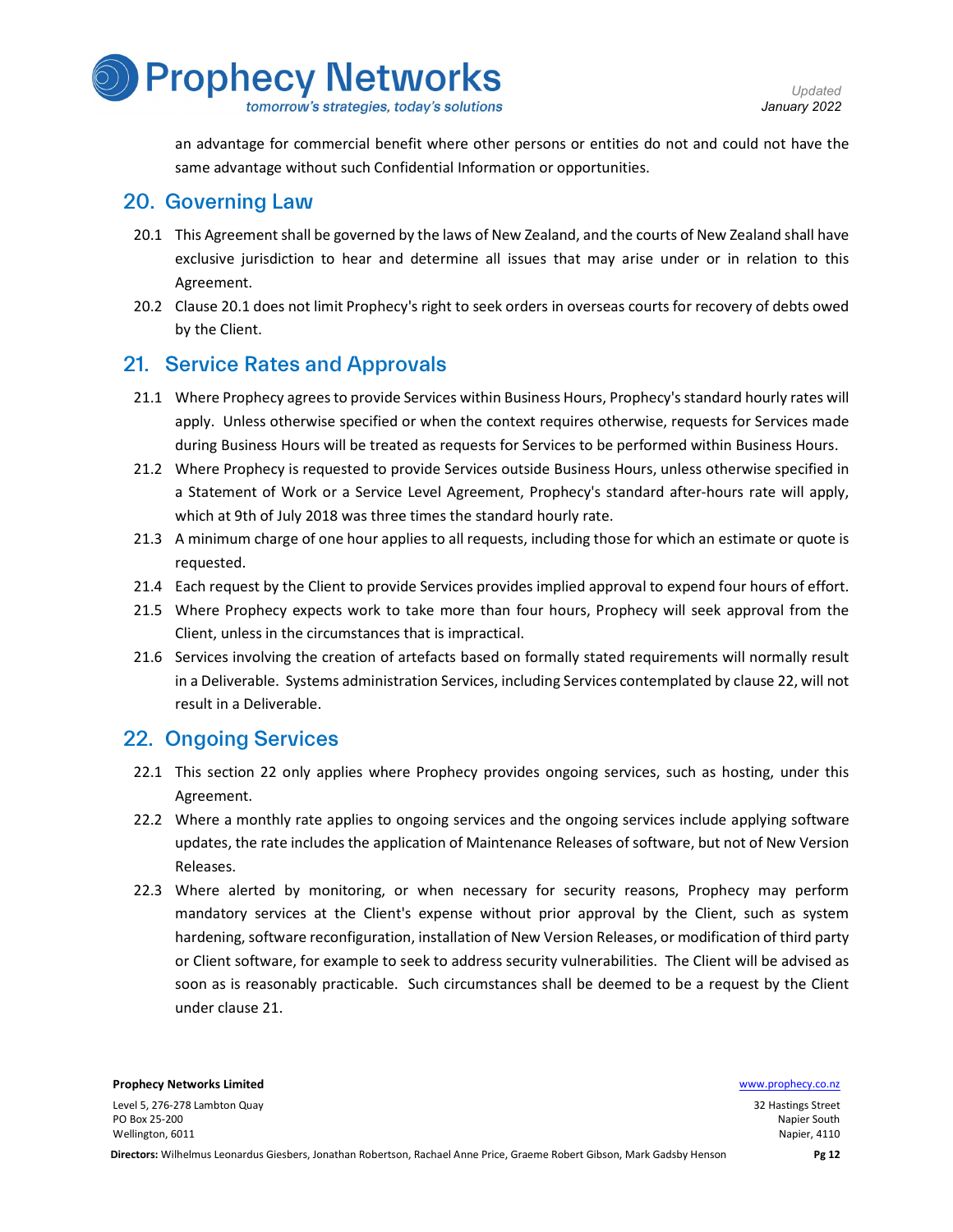

- tomorrow's strategies, today's solutions
- 22.4 Prophecy will use reasonable efforts to minimise costs to the Client under clause 22.3, including performing the services within Business Hours where that is reasonably practicable and any such delay does not compromise either security or the functionality of Prophecy or Prophecy Client systems.
- 22.5 Where Prophecy has invoked mandatory services under clause 22.3, the Client may opt to terminate the ongoing services on one (1) Business Days' notice. Any time reasonably expended by Prophecy in decommissioning the ongoing services will be chargeable to the Client.

#### 23. Payment for Services

- 23.1 The Statement of Work will state whether Prophecy will charge on a time and expenses basis at its usual hourly rates, or whether a set price will apply for the project. In either case, Prophecy will invoice either monthly, or at the completion of services if this occurs before the end of the fortnight. If the Statement of Work is silent about the schedule and amounts to be paid:
	- a. twenty-five per cent (25%) of the total value of the Statement of Work will be invoiced upon its execution; and
	- b. the balance will be paid by apportionments made by Prophecy based on the amount of the project completed and the anticipated time for completion of the project, and an apportioned invoice will be rendered each month.
- 23.2 Invoices must be paid by their due date. The due date for an invoice is 14 days from the date on which it is rendered, unless otherwise specified on the invoice.
- 23.3 In the event an invoice remains unpaid after the due date then;
	- a. Prophecy will be entitled to stop any work being carried out for the Client; and
	- b. interest will become payable on the outstanding fees and any disbursements at the rate of 3% per month; and
	- c. Prophecy will be entitled to recover from the Client all debt recovery costs, including any legal costs at the full solicitor-client rate and any disbursements including all costs incurred by Prophecy using a debt recovery agency; and
	- d. Prophecy will not be required to transfer any work or any Intellectual Property rights in work to the Client until the full sum owing is paid.
- 23.4 Any quote or estimate provided by Prophecy will lapse 30 days from the date it is issued unless the quote or estimate states otherwise.
- 23.5 Where any fees or charges for Services include work that involves Prophecy interacting with or depending on a Client-supplied or third-party component, any variance from the estimated or quoted effort required is at the Client's risk and is chargeable at Prophecy's standard hourly rates.
- 23.6 Unless otherwise specified, all prices, quotes and estimates are exclusive of Taxes. The Client will pay Taxes in respect of all fees and charges payable by the Client under this Agreement.
- 23.7 If the Client is required by law to make any deductions or withholdings, the Client must pay the required amount to the relevant authority, provide Prophecy with documentation evidencing the payment, and pay Prophecy any additional amounts necessary to ensure that the net amount Prophecy actually receives equals the full amount that Prophecy would have received, had no deduction or withholding been required.

#### **Prophecy Networks Limited Water School School School School School School School School School School School School School School School School School School School School School School School School School School School**

Level 5, 276-278 Lambton Quay PO Box 25-200 Wellington, 6011

<sup>32</sup> Hastings Street Napier South Napier, 4110